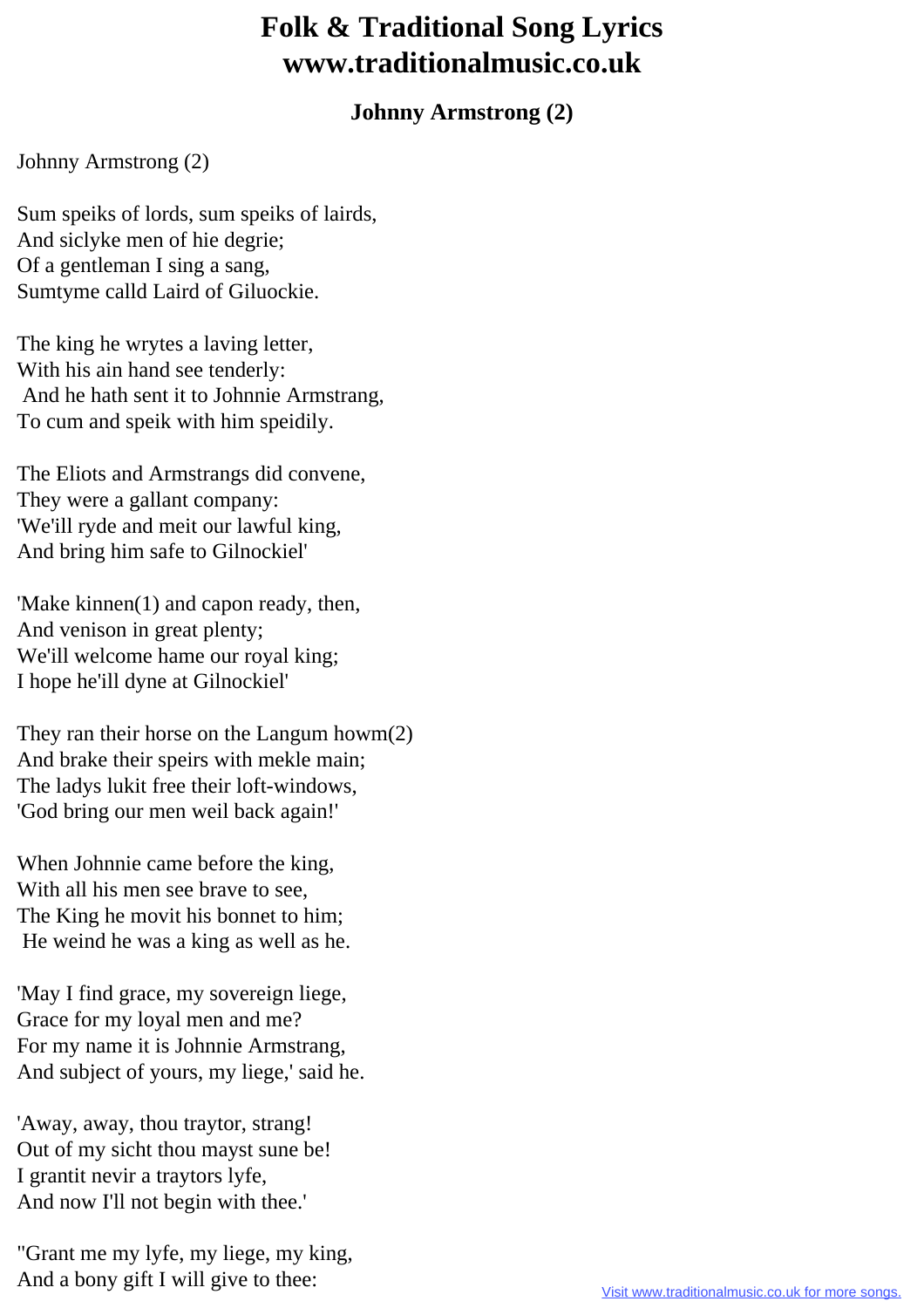Full four-and-twenty milk-whyt steids. Were a' foald in a yeir to me.

'I'll gie thee all these milk-whyt steids, that prance and nicher at a speir, With as mekle gude Inglis gilt As four of their braid backs dow beir.'

'Away, away, thou traytor strang! Out o' my sicht thou mayst sune be! I grantit nevir a traytors Iyfe, And now I'll not begin with thee.'

'Grant me my lyfe, my liege, my king, And a bony gift I'll gie to thee; Gude four-and-twenty ganging mills, That gang throw a' the yeir to me.

'These four-and-twenty mills complete Sall gang for thee throw all the yeir, And as mekle of gude reid wheit As all their trappers dow to bear.'

'Away, away, thou traytor, strang! Out of my sicht thou mayst sune be! I grantit nevir a traytors lyfe, And now I'll not begin with thee.'

'Grant me my lyfe, my liege, my king, And a great gift I'll gie to thee; Bauld four-and-twenty sisters sons, Sall for the fecht, tho all sould flee.'

'Away, away, thou traytor, strang! Out of my sicht thou mayst sune be! I grantit nevir a traytors lyfe, And now I'll not begin with thee.'

'Grant me my lyfe, my liege, my king, And a brave gift I'll gie to thee; All betwene heir and Newcastle town Sall pay chair yeirly rent to thee.'

Away, away, thou traytor, strang! Out of my sicht thou mayst sune be! I grantit nevir a traytors lyfe, And now I'll not begin with thee.'

'Ye lied, ye lied, now, king,' he says,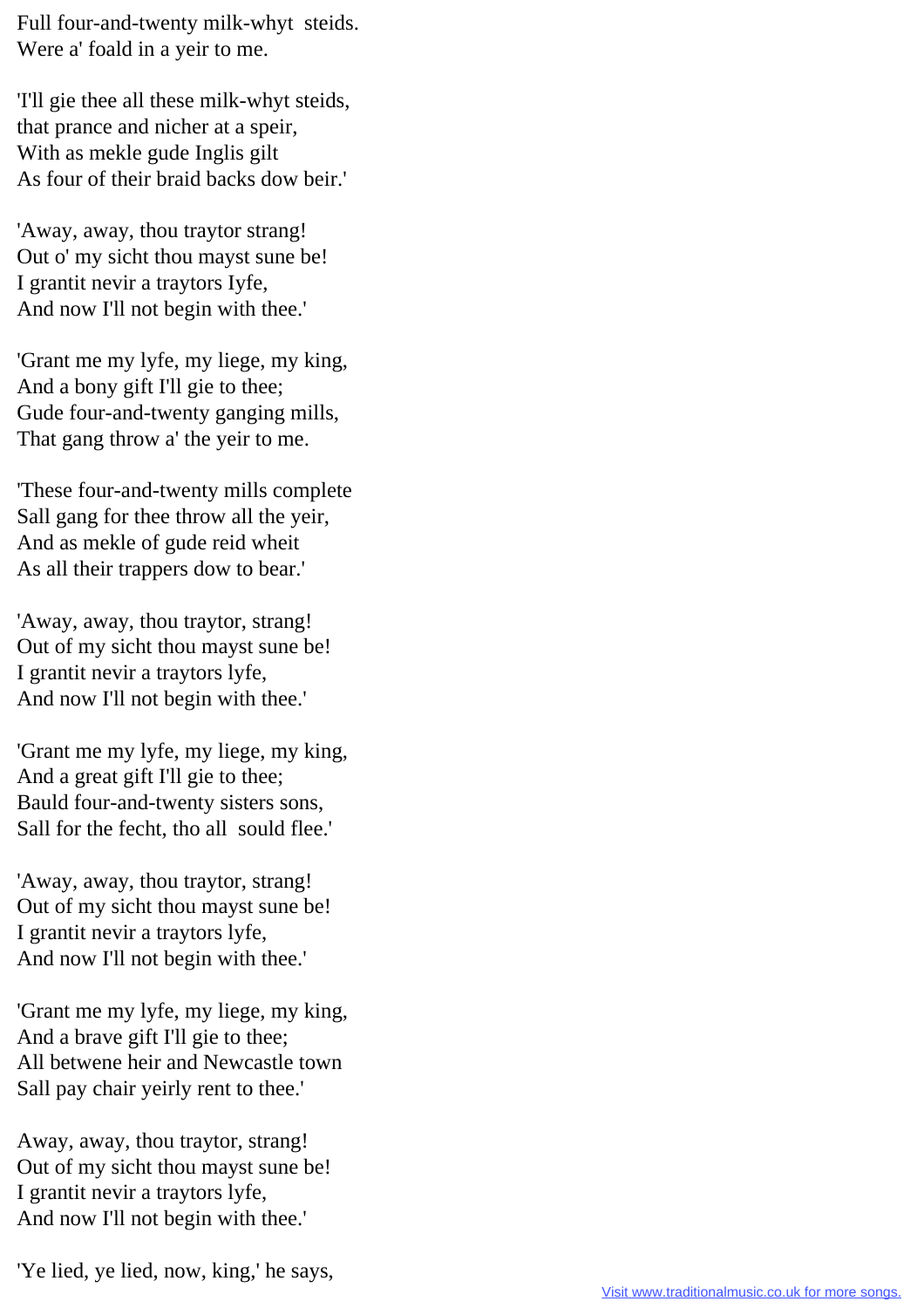'Althocht a king and prince ye be, For I luid naithing in all my lyfe, I dare well say it, but honesty;

'But a fat horse, and a fair woman, Twa bony dogs to kill a deir: But Ingland suld half found me meil and malt, Gif I had livd this hundred yeir!

'Scho suld half found me meil and malt, And beif and mutton in all plentie; But neir a Scots wyfe could half said That eir I skaithd her a pure flie.(3)

'To seik het water beneth cauld yce, Surely it is a great folie; I half asked grace at a graceless face, But there is nane for my men and me.

'But had I kend, or I came free hame, How thou unkynd wadst bene to me, I wad half kept the border-syde, In spyte of all they force and thee.

'Wist Englands king that I was tane, O gin a blyth man wald he be! For anes I slew his sisters son, And on his breist-bane brak a tree.'

John wore a girdle about his midle, Imbroidered owre with burning gold, Bespangled with the same mettle, Maist beautiful! was to behold.

Ther hang nine targets at Johnnies hat, And ilk an worth three hundred pound: 'What wants that knave that a king suld haif, But the sword of honour and the crown!

'O whair get thou these targets, Johnnie, That blink see brawly abune thy brie?' 'I get them in the field fechting, Wher, cruel king, thou durst not be.

'Had I my horse, and my harness gude, And ryding as I wont to be, It sould half bene tald this hundred yeir The meiting of my king and me.